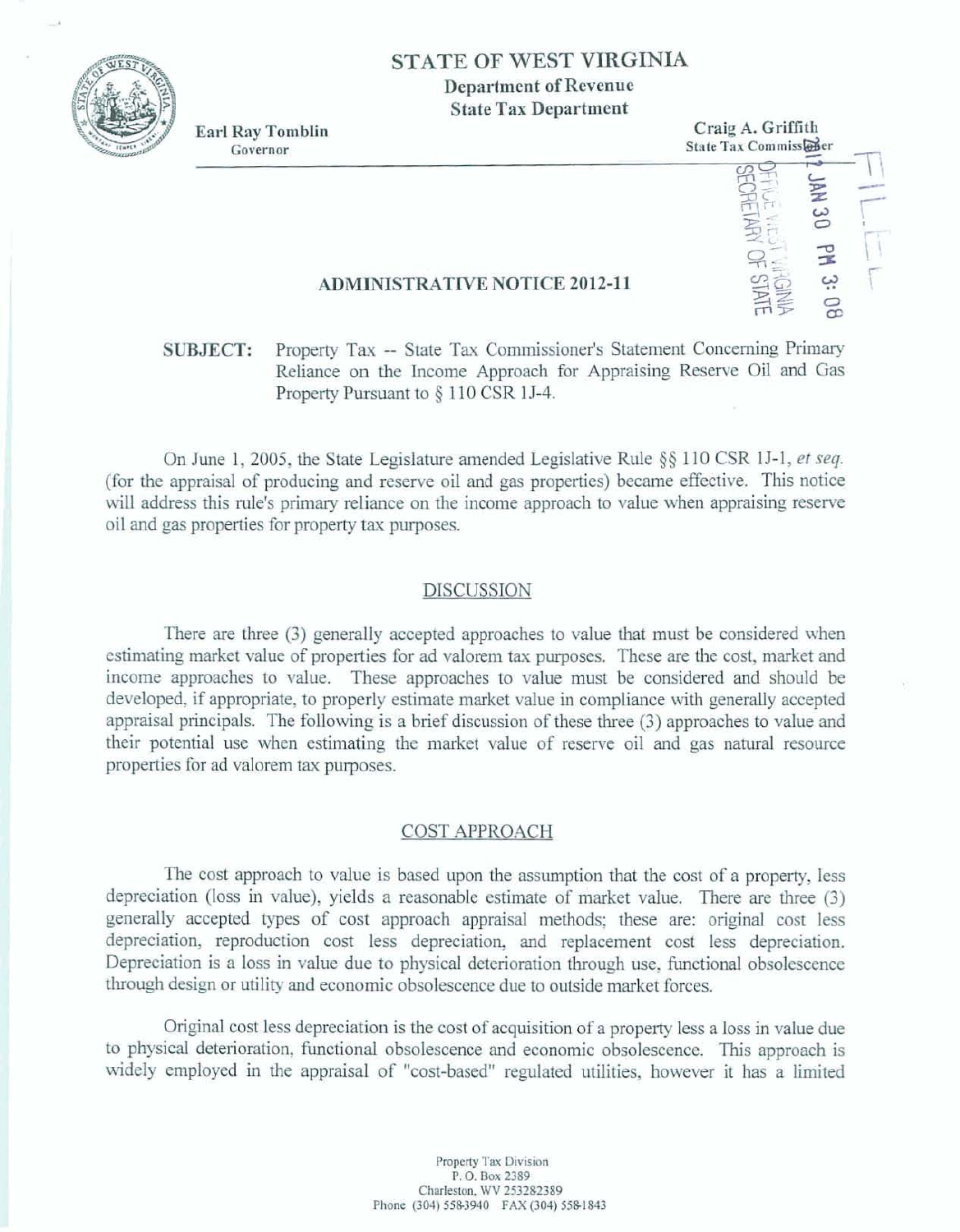# Administrative Notice **2012-1** 1 **Page 2**

application when appraising reserve oil and gas properties. as many of these types of properties were acquired years ago at substantially less than current market value.

Reproduction cost less depreciation is the cost of reproducing an exact replica of a property less physical deterioration, functional obsolescencc, and econornic obsolescence. This approach is employed in appraising one-of-a-kind properties such as works of art or special purpose properties, an example of which may be the State's Capitol Building. Oil and gas properties are a nonrenewable natural resource and can therefore not be reproduccd. Because of their nonrenewable nature, reserve oil and gas properties do not lend themselves to development of a reproduction cost less depreciation appraisal.

Replacement cost less depreciation is the cost of replacing a property with one of like utility less physical deterioration and economic obsolescence. This approach is the most widely used of the three (3) cost approaches to value and is widely employed in the appraisal of commercial and industrial personal property. Replacement cost has limited application, however, in the appraisal of nonrenewable natural resource properties, as the resource cannot by its natwe be replaced. Because of their nonrenewable nature. reserve oil and gas properties do not lend themselves to the development of replacement cost new less depreciation appraisals.

### MARKET APPROACH

The market approach to value is based upon the assumption that the recent selling price of comparable properties, if properly analyzed and adjusted, will yield a reasonable estimate of current market value. While sales of reserve oil and gas properties do occur within the State. the sales are infrequent and quite often oil and gas interests represent only a portion of the property acquisition thus diluting the purity of the market transaction. Because of these drawbacks the Legislative Rule does not contemplate the development of a market comparable approach to value for reserve oil and gas properties.

### INCOME APPROACH

The income approach to value is based upon the assumption that a property is worth the future income, discounted to present worth, that it will generate for the prospective buyer. In the oil and gas industry, a common business practice of negotiating advance payments ("delay rentals") for the right to, at some future date: produce oil and gas has developed. By analyzing the amount and duration, typically, of delay rentals and by discounting the resulting income series to present worth an estimate of the probable selling price of reserve oil and gas propertics can be developed. This procedure contained in  $\S$  110 CSR 1J-4.7 is the method used by the Department to develop, on a county and district basis. the per acre market value of reserve (non-producing acreage) oil and gas properties. The resultant per acre values were developed and published, in finalized form, in the State Register on August 30, 2011.